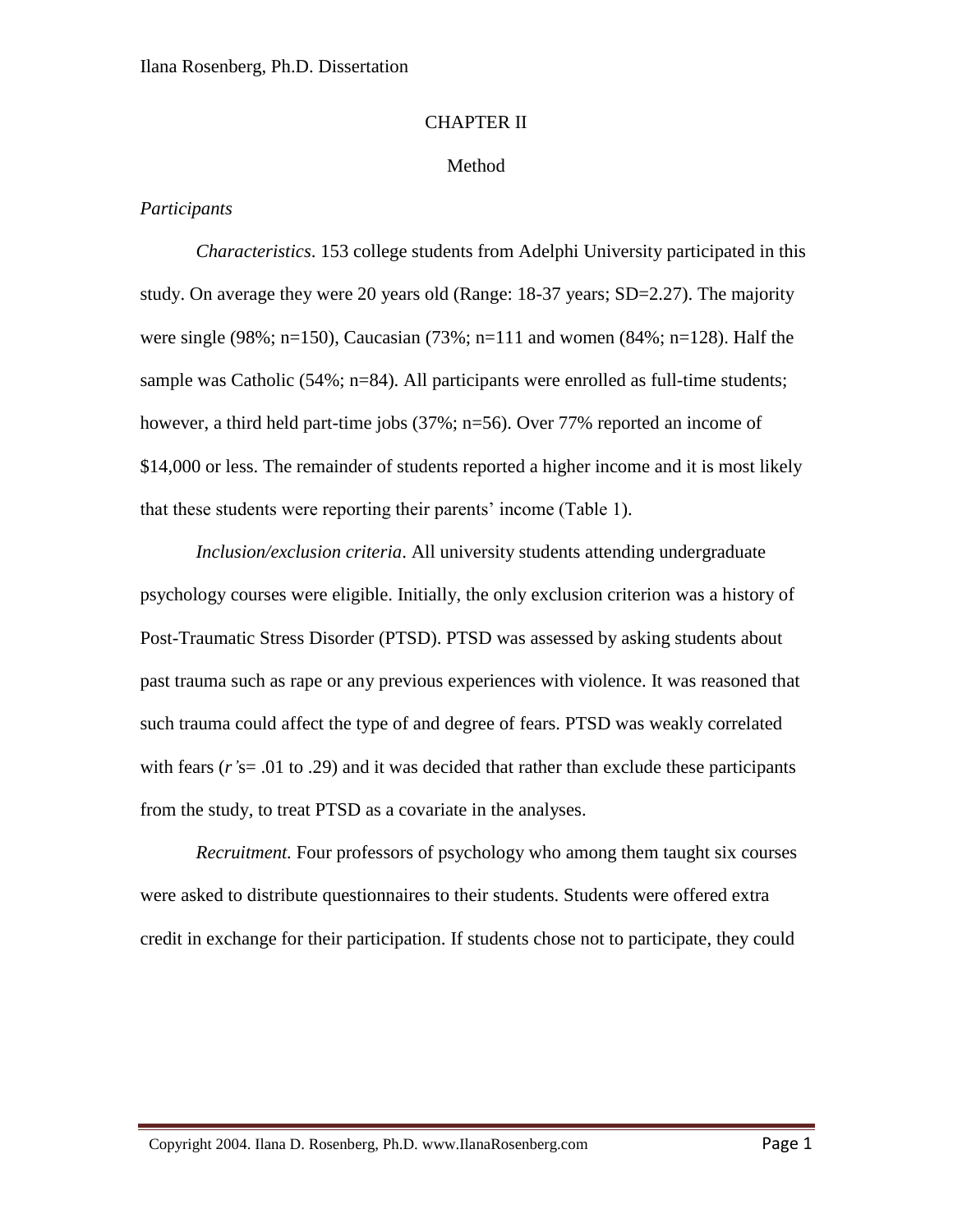## Table 1

# Background Characteristics of Participants

| Characteristics                         | Mean  | Range                                       | S.D. |  |
|-----------------------------------------|-------|---------------------------------------------|------|--|
| Age                                     | 19.70 | 18-37                                       | 2.27 |  |
| Income                                  |       | % $(n)$                                     |      |  |
| 14,000 &<br>below                       |       | 77.1% (118)                                 |      |  |
| 14,000-<br>20,000<br>20,000-            |       | $6.5\%$ (10)                                |      |  |
| 30,000<br>30,000-                       |       | $2.0\%$ (3)                                 |      |  |
| 40,000<br>40,000-                       |       | $2.0\%$ (3)                                 |      |  |
| 50,000<br>50,000-                       |       | .7% $(1)$                                   |      |  |
| 100,000<br>100,000 and                  |       | $1.3\%$ (2)                                 |      |  |
| above<br>Gender                         |       | $2.6\%$ (4)                                 |      |  |
| Female<br>Male                          |       | 84% (128)<br>16% (25)                       |      |  |
| <b>Marital Status</b>                   |       |                                             |      |  |
| Single<br>Married<br>Divorced           |       | 98% (150)<br>$.65\%$ (1)<br>$.65\%$ (1)     |      |  |
| Race                                    |       | 72.5% (111)                                 |      |  |
| Caucasian<br>Latino<br>African American |       | $9.8\%$ (15)<br>$7.8\% (12)$<br>$1.9\%$ (3) |      |  |
| Asian                                   |       |                                             |      |  |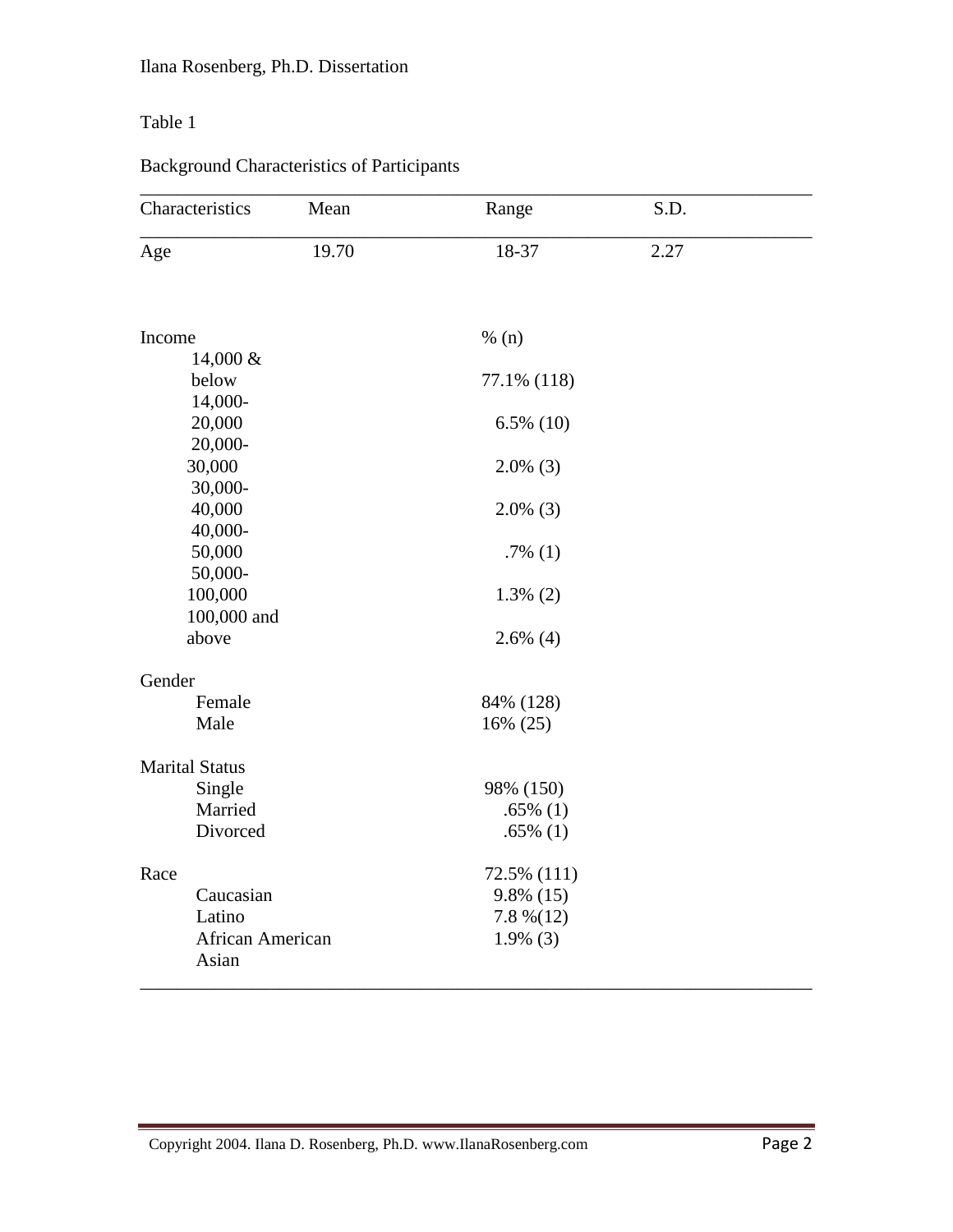complete an alternative assignment to earn credit. The majority of students opted to participate and completed the packet of questionnaires independently which they returned to the professor, who in turn gave the packets to the researcher.

#### *Measures*

Participants were asked to complete a battery of instruments. The instruments measured four major constructs in the following order: Fear (adulthood and childhood), Attachment style [adulthood and childhood (mother and father)], Views of Parents (mother and father), and Anxiety. Demographics and additional information on fears were also collected.

### *Fearfulness Measures*

*Fear Survey Schedule for Children (FSSC).* The FSSC, developed by Scherer and Nakamura (1968) with minor changes made by Ollendick (1983), was based on the adult Fear Survey Schedule by Wolpe (1968) to address specific fears of children. The FSSC is generally administered to children, however, in this study participants were asked to recall their childhood fears.

The FSSC consists of 80 items of common childhood fears that are grouped into six subscales (derived by factor analysis) that are accepted and widely used (Ollendick, 1983): (1) Failure and criticism (23 items: Example item: Getting punished by my mother); (2) The Unknown (18 items: Example item: Ghosts or other spooky things); (3) Minor injury and small animals (17 items: Example item: Lizards); (4) Danger and death (12 items: Example item: Death or dead people); (5) Medical fears (4 items: Example item: Having to go to the hospital); (6) Other (6 items: Example items: Riding in the car, riding on the bus). Each item is rated on a five-point Likert scale ranging from not at all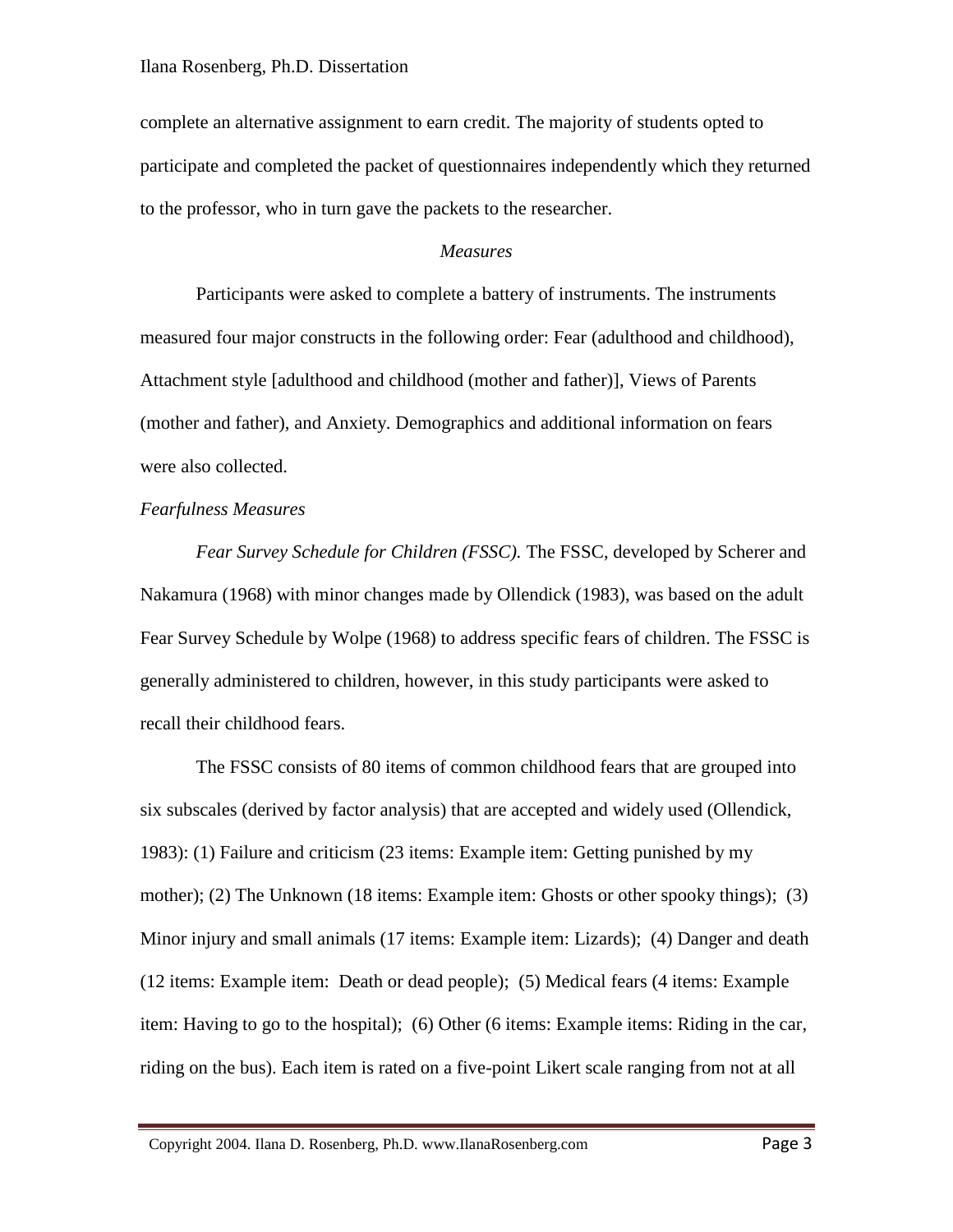(1) to very much (5). Participants were asked to rate the degree of disturbance caused by a particular item. The theoretical range for the total scale is 80 to 400. The theoretical range for each subscale is as follows, subscale 1: 23-115, subscale 2: 18-90, subscale 3: 17-85, subscale 4: 12-60, subscale 5: 4-20, subscale 6: 6-30.

The FSSC has undergone extensive psychometric testing. Ollendick (1983) tested the FSSC for construct validity using a known-groups design and found that the FSSC discriminated between normal and school phobic children. The FSSC also discriminated between students rated as high or low on fearfulness by their teachers (McCathie  $\&$ Spence, 1991). Children reported greatest fears of death, illness, and severe injury.

Test-retest reliability at 1 week  $(r=.82)$  and 3 months  $(r=.55)$  were satisfactory (Erol & Sahin, 1991). Using Cronbach alpha, internal consistency was found to be high  $(\infty = .94)$  for the total scale (Scherer & Nakamura, 1968). However, internal consistency of the subscales were not reported. According to Murdoch, James, Reynolds and Dunbar (1994), internal consistency ranged from .92 to .95 and test-retest reliability at one week was .82 and at 3 months, .55. In this study, internal consistency for the total scale was high (Cronbach  $\mathbb{Z}$ = .95) and moderate to high for all the subscales (Cronbach alpha ranging from .55-.90) (Table 2).

*Fear Survey Schedule (FSS)* (for adults). The FSS was developed by Wolpe and Lange, (1968) to measure adults' fears and to assess change in order to plan the course of behavior therapy in treating individuals suffering from phobic fears.

The FSS consists of 108 items of common fears such as failure and criticism, receiving injections, criticism, darkness, small animals, looking foolish, dogs.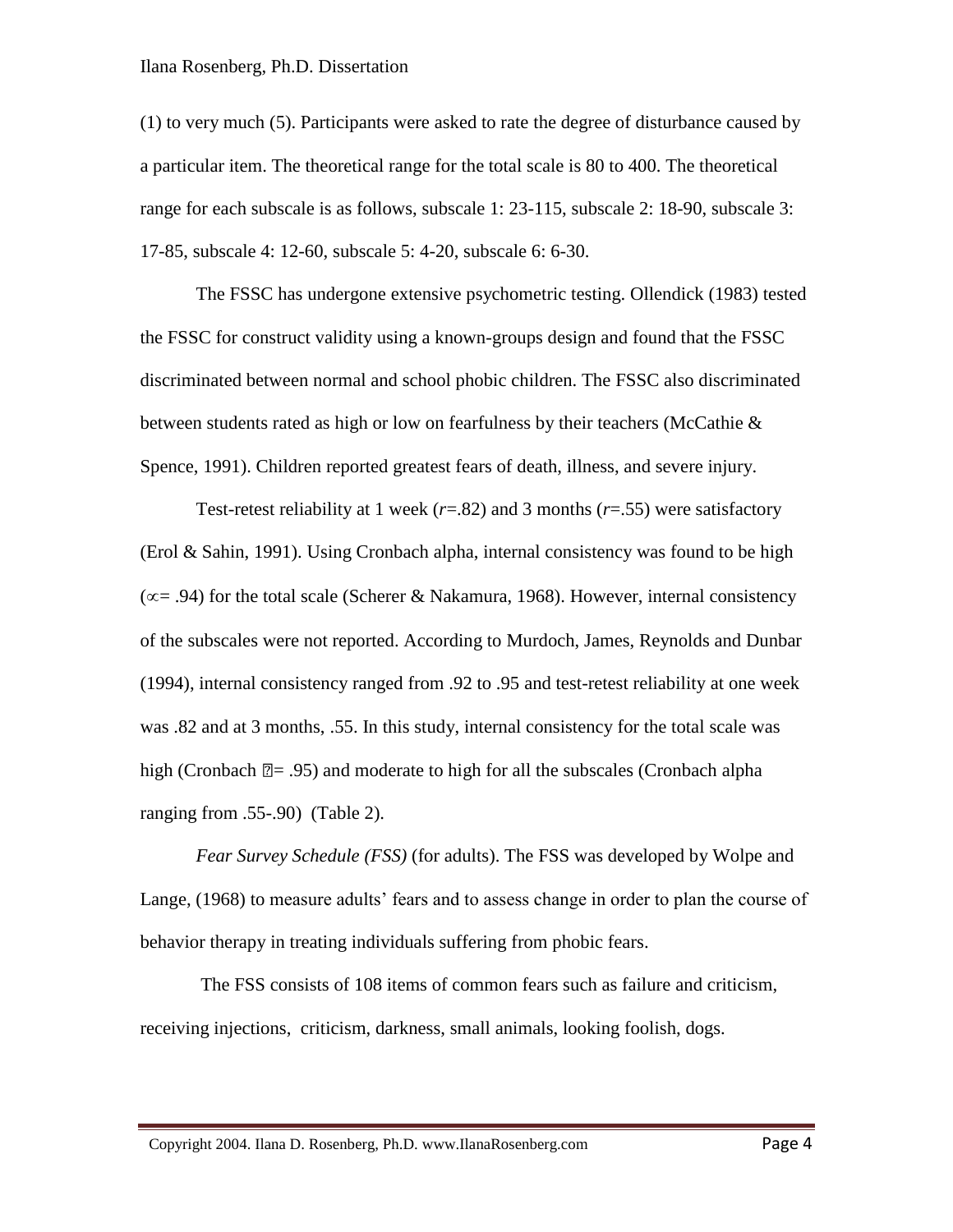## Table 2

Internal Validity of the FSSC in the Current Study

| Cronbach <b>2</b>                  |     |  |  |  |
|------------------------------------|-----|--|--|--|
| <b>FSSC</b> Total                  | .79 |  |  |  |
| Subscale 1 (Failure and criticism) | .90 |  |  |  |
| Subscale 2 (The Unknown)           | .85 |  |  |  |
| Subscale 3 (Minor Injury and small | .86 |  |  |  |
| Animals)                           |     |  |  |  |
| Subscale 4 (Danger and death)      | .88 |  |  |  |
| Subscale 5 (Medical fears)         | .79 |  |  |  |
| Subscale 6 (Other)                 | .55 |  |  |  |
|                                    |     |  |  |  |

\_\_\_\_\_\_\_\_\_\_\_\_\_\_\_\_\_\_\_\_\_\_\_\_\_\_\_\_\_\_\_\_\_\_\_\_\_\_\_\_\_\_\_\_\_\_\_\_\_\_\_\_\_\_\_\_\_\_\_\_\_\_\_\_\_\_\_\_\_\_\_\_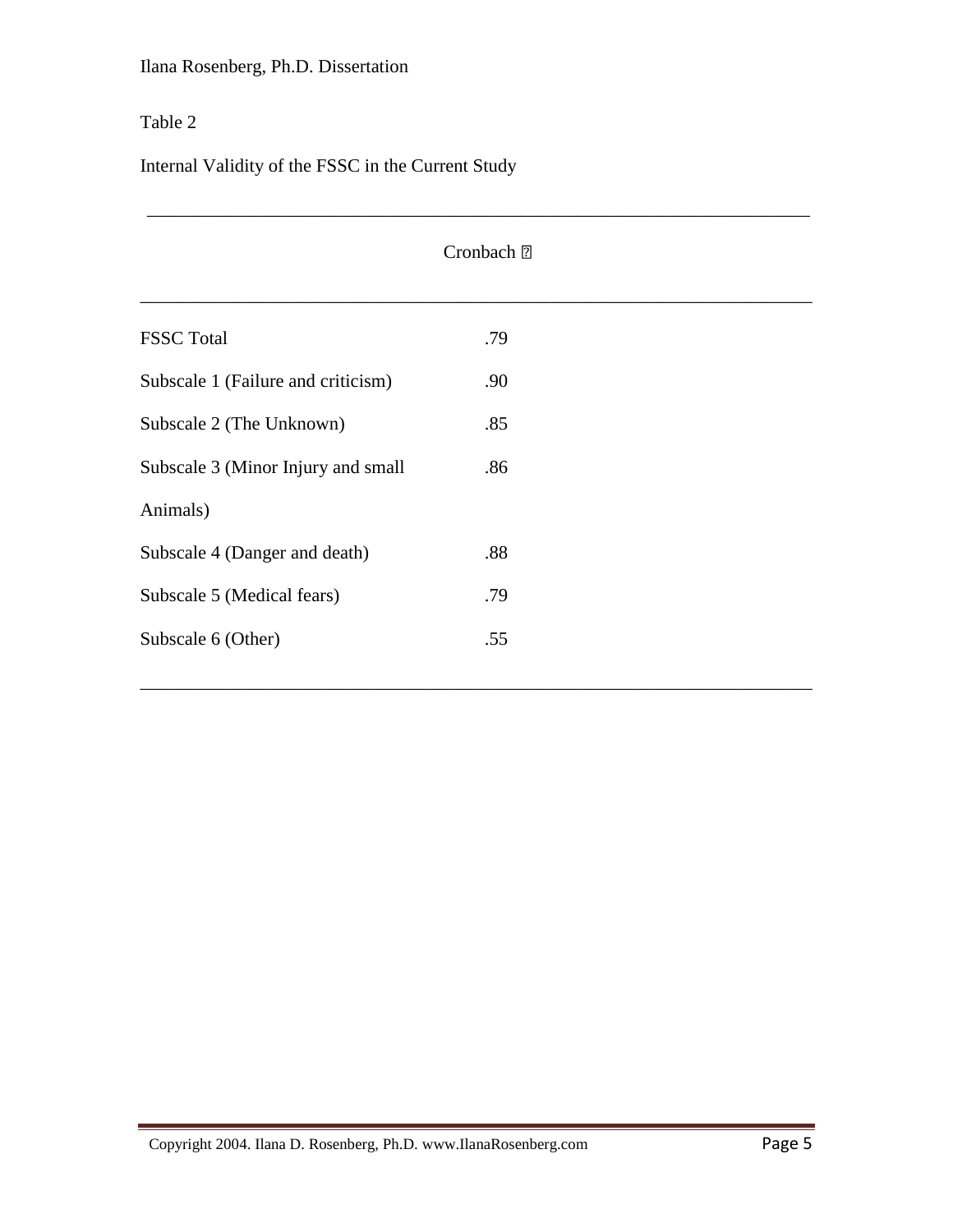Participants rated each item on a five-point Likert scale ranging from not at all (1) to very much (5). Participants are asked to rate the degree of disturbance caused by a particular stimulus. The theoretical range is 108 to 540.

The FSS has undergone extensive psychometric testing. There have been a number of factor analyses on various populations. For example, Adams, Rothstein and McCarter (1973) established that there were 16 fear factors with a psychiatric population.

Given that this study examined fears of university students, a factor analysis was conducted for this study. Using a varimax rotation, a three factor structure was extracted, (1) Threats to the self, (2) Small animals and (3) High places. The items were reduced from an 108 item scale to a 76 item scale that was used in this study (see results section).

Geer (1966) found validity with galvanic skin response (GSR). Participants who reported fear of spiders on the FSS were shown slides of the feared object and had higher GSRs than the control group. Kamil (1970) also demonstrated validity by showing that participants who reported fear of snakes on the FSS were not willing to touch a harmless snake. The FSS has been found to correlate with the Taylor Manifest Anxiety Scale (*r*=.46) (Grossberg & Wilson, 1965). Test-retest reliability after 5 weeks, was found to be .72 (Suinn, 1969). According to Tasto and Suinn (1972) test-retest reliability after 10 weeks was .67.

#### *Views of Parents Measure*

*The Parental Bonding Inventory (PBI) (Mother, Father).* The PBI was developed by Parker (1990) to measure four types of parental bonding: (1) Optimal parenting (high care and low protection); (2) Affectionate constraint (high care and high protection); (3)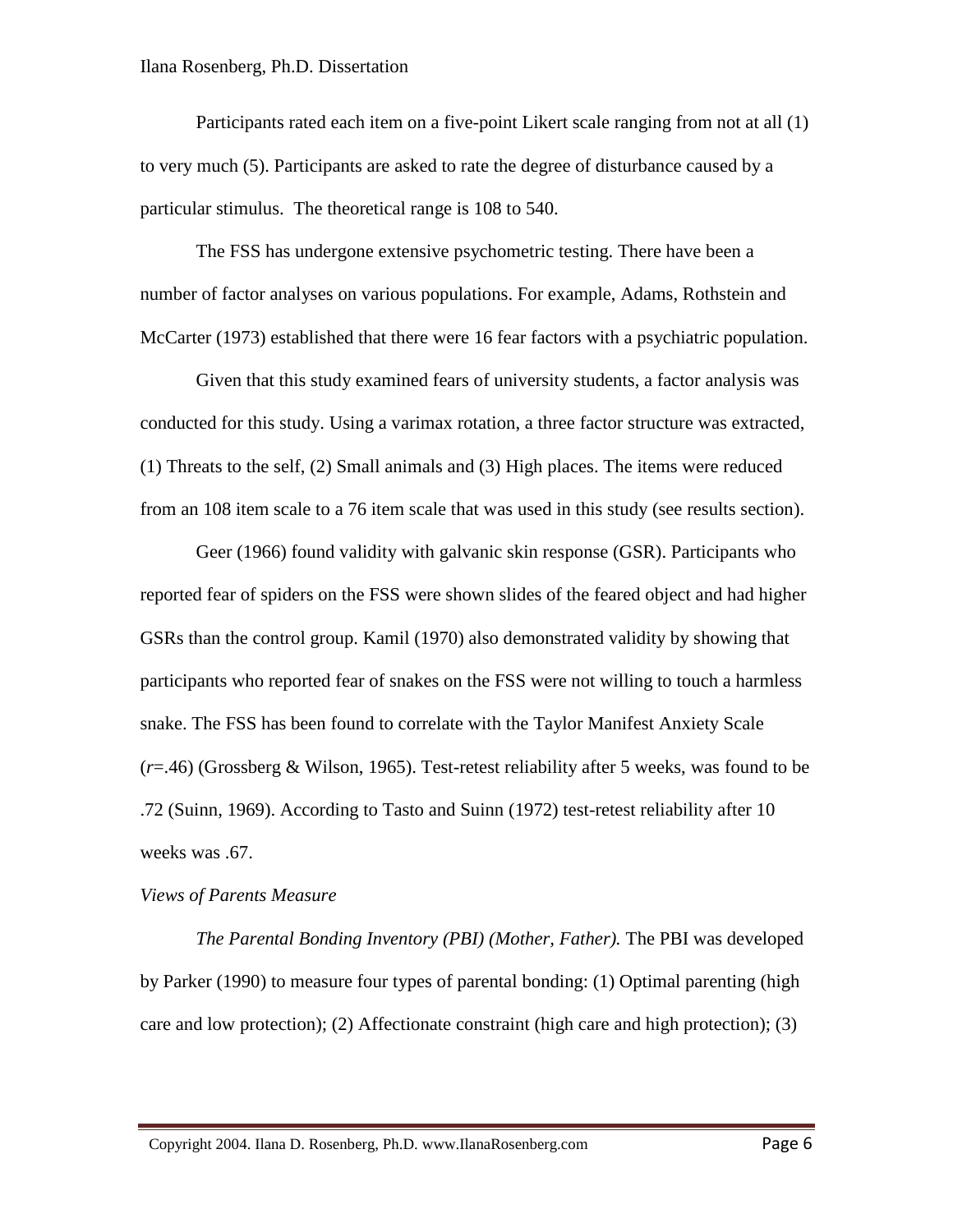Affectionless control (low care and high protection); (4) Neglectful parenting (low care and low protection).

The PBI consists of 25 items of parental behaviors divided between statements that measure care (13 items: Example item- Was affectionate to me) and protection (12 items: Example item: Tended to baby me). The participant is asked to think back to their childhood and to rate the parent on each of the 25 statements using a 4-point Likert scale, not at all like my mother/father (1) to very much like my mother/father (4). The care-item scores are summed to yield a care score (Theoretical range: 12 to 48). The protectionitem scores are summed to yield a protection score (Theoretical range: 13 to 52). The participant rates each parent separately.

Parker developed (1990) cut-off score for care and protection. For mother the cut off scores are: high care  $=$   $>$ 27; high protection  $=$   $>$  13.5. For fathers, the cut-off scores are: high care  $=$  >24; high protection  $=$  > 12.5. Participants are then placed in one of the four groups (optimal parenting, affectionate constraint, affectionless control or neglectful parenting) based on their scores.

The PBI was found to significantly correlate with an interview that was scored for parental bonding on the care and protection dimensions (care: *r* =.77 and protection: *r*  =.50). The PBI was also correlated with other personality measures and parental care was found to be significantly associated with high scores on the DAS (Dysfunctional Attitude Scale) (r=.22, p<.05) and low self esteem on the Eysenck Personality Inventory (EPI)  $(r=21, p<0.05)$ . Parental overprotection was significantly associated with low self esteem  $(r=.23, p<.05)$  on the EPI. Maternal care was associated with low self esteem on the EPI and the DAS and maternal protection was associated with neuroticism and self esteem on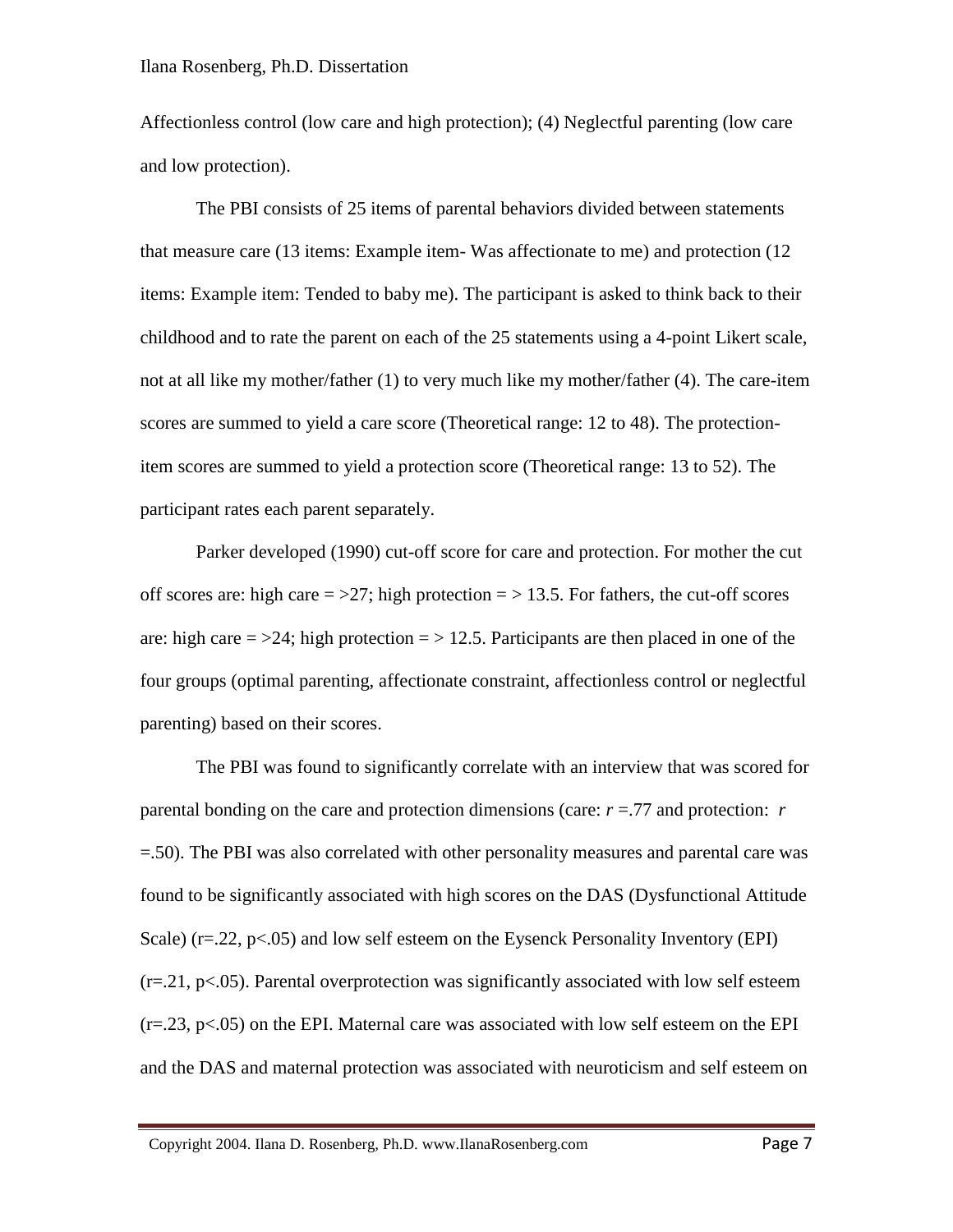the EPI, locus of control, and the DAS. Paternal care and protection were only associated with self-esteem on the EPI.

Using split half to determine internal consistency, Parker, Tupling, and Brown, (1979) found the two halves to be moderately correlated  $(r = .70)$ . Participants completed the inventory on two occasions, three weeks apart, to assess test-retest reliability. Testretest reliability was found to be high (care scale  $r = .76$ , protection scale  $r = .63$ ). Test-Retest reliability was also found to be high over several months and moderate consistency has been shown for up to 10 years (care:  $r = .76$  and protection:  $r = .63$ ) (Parker, 1990). Intercorrelations of the care and protection sub-scales found a correlation of *r*=-.24 (Parker, Tupling, and Brown, 1979), suggesting that these are two distinct aspects of parenting.

For this study, internal consistency was high for both mothers ( $\mathbb{Z}=74$ ) and fathers  $(2=80)$ . In terms of the subscales, the internal consistency was high for both care and protection for both mothers and fathers (Mother-care  $\mathbb{Z} = .94$ , PBI-Mother-protection  $\mathbb{Z}$ )  $=$ .89, PBI-Father-care  $\mathbb{Z}$ =.94, PBI-Father-protection  $\mathbb{Z}$ =.90).

## *Attachment Measures*

*The Relationship Questionnaire (RQ) (for adults).* The Relationship Questionnaire (RQ) was developed by Bartholomew and Horowitz (1991) based on Bowlby's Attachment Theory (1969) to measure adult attachment. It combines psychodynamic models for measuring attachment with social psychology personality models. The RQ is a short form of the Relationship Scales Questionnaire mentioned below and is thought to be less sensitive to small variations (Bartholomew & Horowitz, 1991).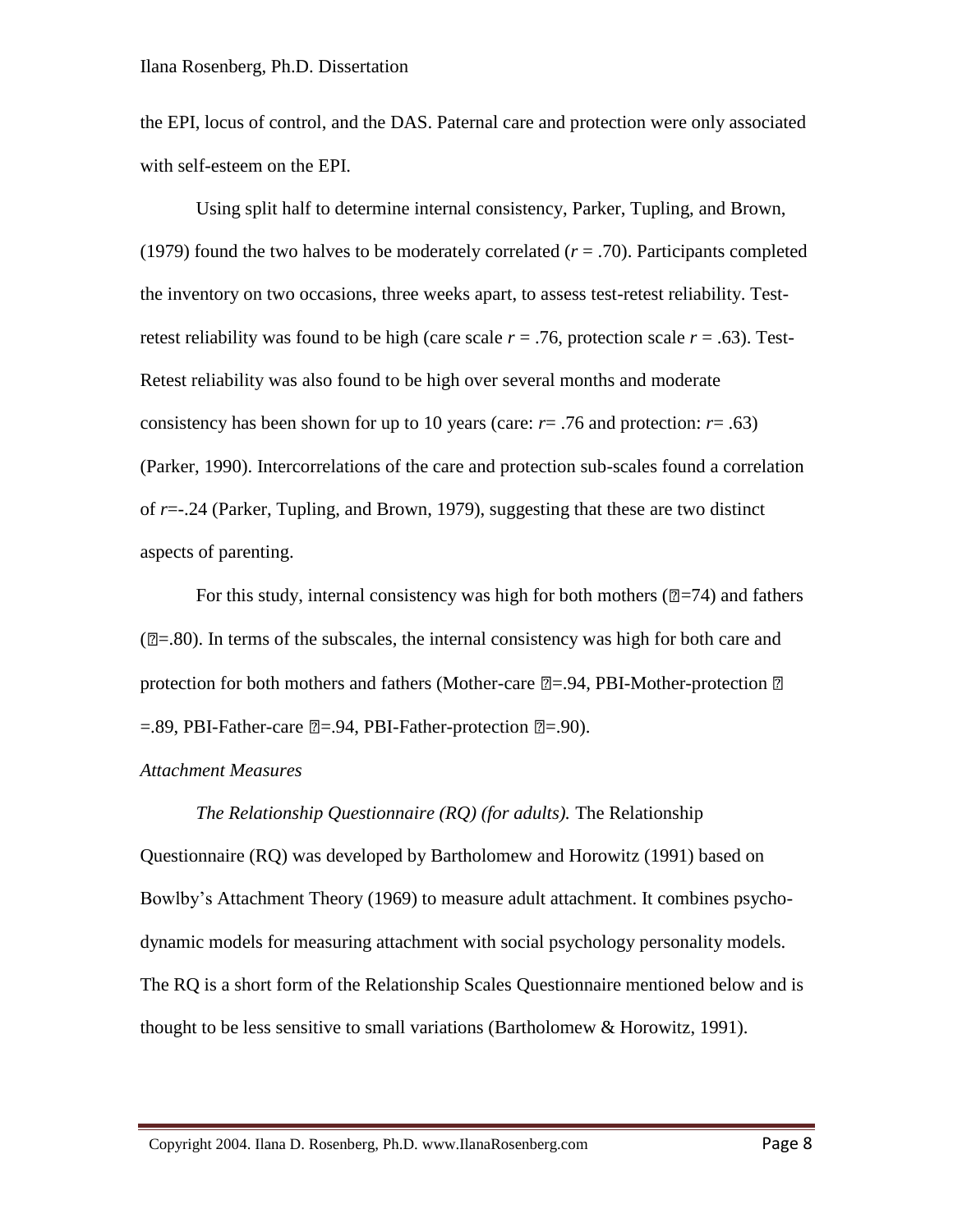The RQ is a four-paragraph measure of security of attachment. Each paragraph is designed to tap one of four attachment styles, namely, secure attachment and three types of insecure attachments: namely, dismissing, fearful, and pre-occupied. An example of an item of secure attachment: It is easy for me to become emotionally close to others. I am comfortable depending on them and having them depend on me. I don't worry about being alone or having others not accept me*.* Participants are asked to rate themselves on each of the four paragraphs on a seven-point Likert scale ranging from not at all like me (1) to very much like me (7). Participants then are asked to select the style that best reflects their current close relationship style. Participants are assigned to one of the four attachment styles based on their highest scored item. In the case of a tied score, the participant is asked to select the best description of his/her attachment style.

Bartholomew uses a two dimensional model that yields a four-category prototype of attachment based on positive and negative models of self and other. The attachment models are: Secure (positive self, positive other), Preoccupied (negative self, positive other), Fearful (negative self, negative other) and Dismissing (positive self, negative other).

The RQ has undergone extensive psychometric testing (Bartholomew, 1991). Bartholomew (1994) assessed the validity of the self and other model dimensions by comparing the four category model of adult attachment with self reports, friend-reports, romantic partner reports, trained judges ratings of peer attachment, and trained judges ratings of family attachment. It was found that individuals' self-models as per Bartholomew's four axis model, converged with direct measures of their self-concepts.

Copyright 2004. Ilana D. Rosenberg, Ph.D. www.IlanaRosenberg.com Page 9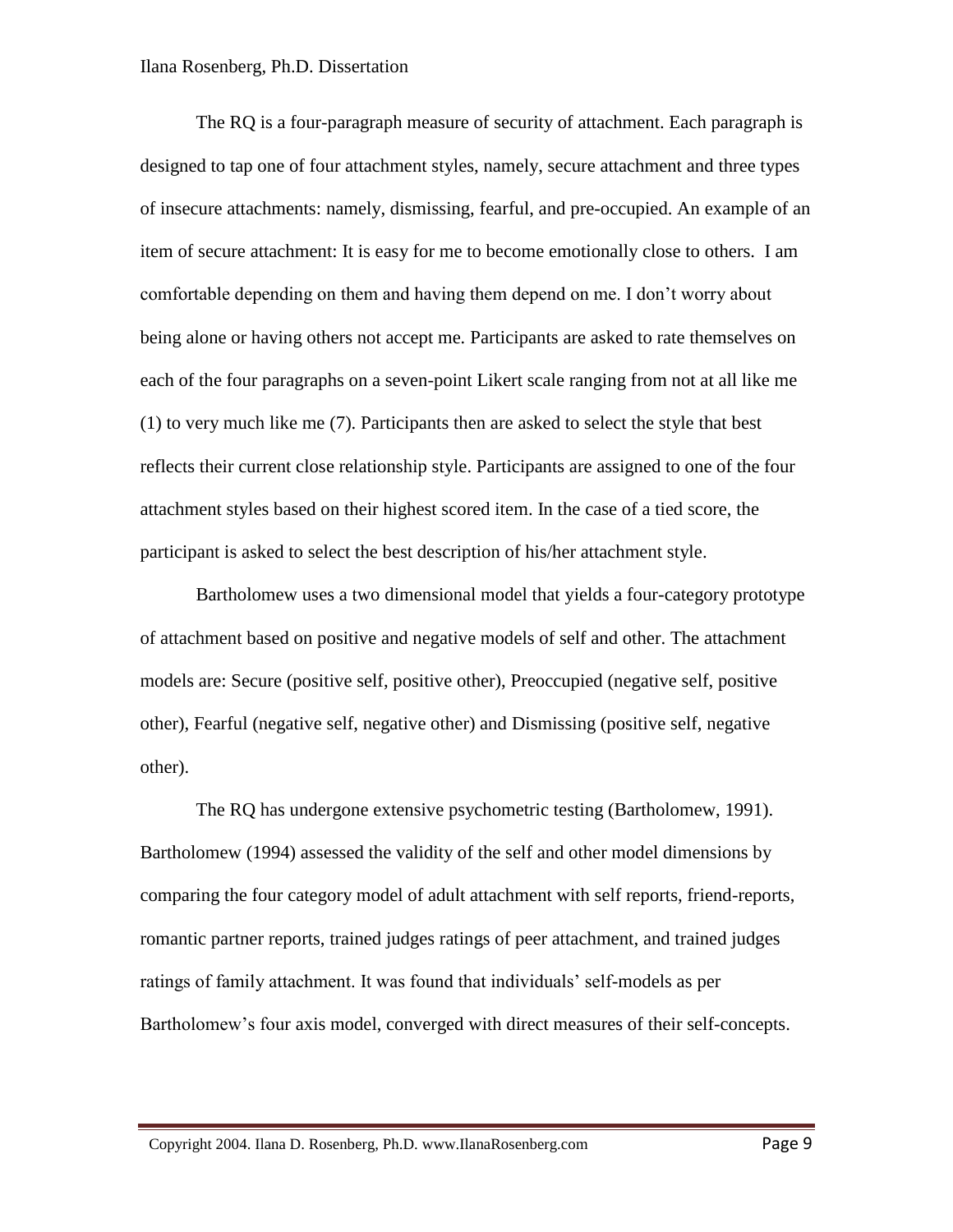Individuals' other models converged with direct measures of their interpersonal orientations.

Discriminant validity was established by proving independence of the RQ with the RSQ (Griffen & Bartholomew, 1994). Test-retest reliability over an 8 month period varied from .49 to .71 (Scharfe & Bartholomew, 1994). Reliability in this current study was found to be high (Cronbach  $\infty = -0.68$ ).

*The Attachment Style Inventory(ASI) (for childhood, mother and father).* The ASI was developed by Sperling (1988) who developed the questionnaire based on the theoretical integration of Ainsworth's attachment classifications and psychoanalytic theory. Sperling posits four styles of attachment: secure/dependent, avoidant, hostile and ambivalent. The hostile categorization is an addition to Ainsworth's classifications and Sperling reconceptualized the secure classification as dependent. The ASI consists of ratings of all these styles as well as the selection of one style that is most salient.

The ASI is used to measure adults' perception of attachment to mother and father as recalled in childhood. This scale consists of four categories, one for each type of attachment style, a best description question, and a Likert scale that obtains a rough measure of security of attachment. An example item is the secure/dependent paragraph: I tend to become very closely attached in relationships. I value dependence with others and feel almost compelled to have very strong closeness. The participant rates him or herself on each scale and then selects the best descriptor. Finally, the participant rates his or her security of attachment with each parent on a Likert scale (1 to 7). The questionnaire is completed separately for attachment to mother and attachment to father.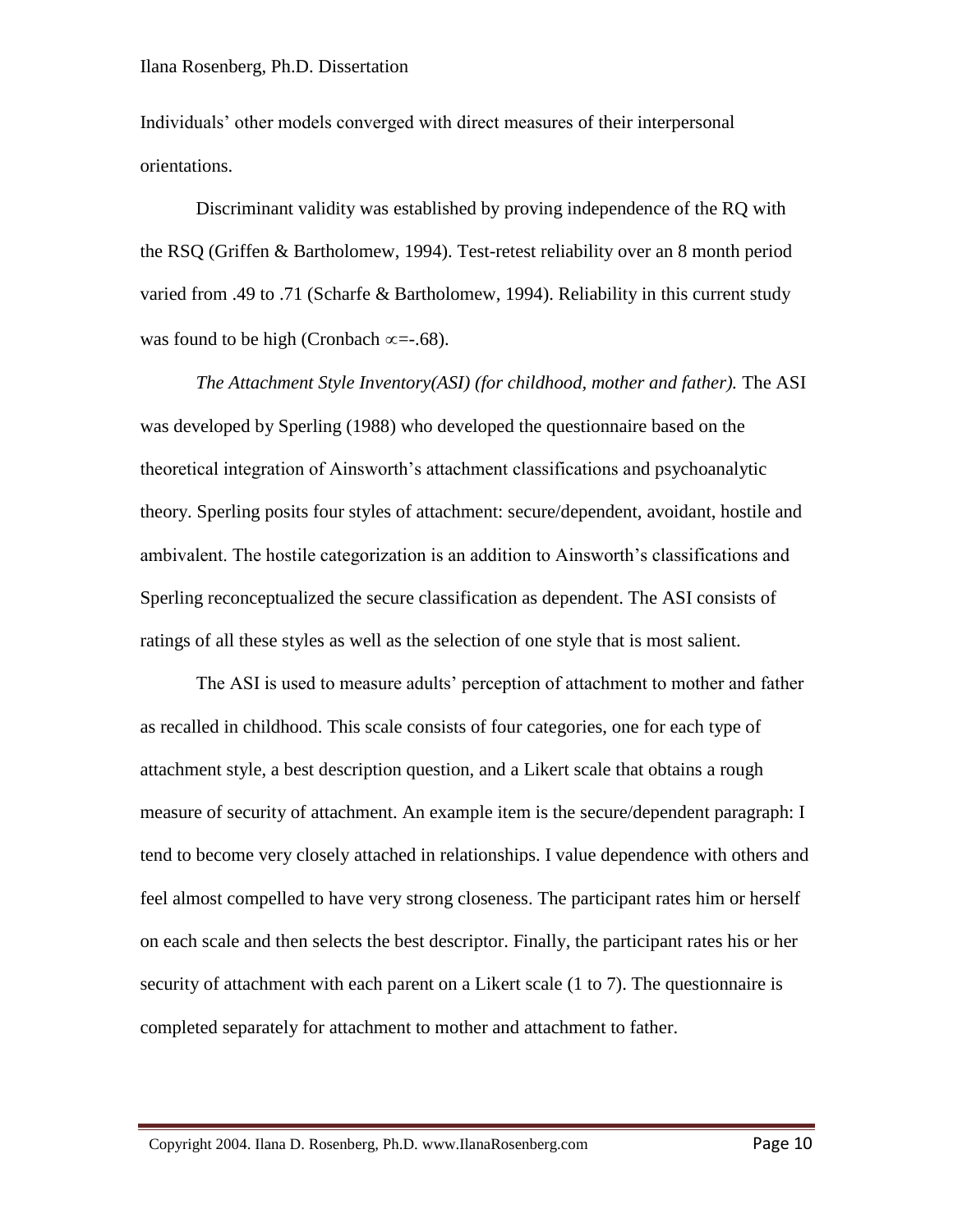The psychometric properties of the ASI have been extensively studied. Sperling (1996) found high negative associations between secure/dependent compared with ambivalent, avoidant and hostile styles. Sperling, Foesch, and Grace (1996) studied the validity of the ASI. Convergent validity of the ASI and the Hazan and Shaver Attachment Self Report was high (measured as an ANOVA for the secure classification F=25.52, for the avoidant classification F=15.47). Within measure subscale intercorrelations were between .30-.65. Factor analysis showed a construct similarity in the ASI that differentiated it from other scales.

*The Relationship Scales Questionnaire (RSQ) (for adults).* The Relationship Scales Questionnaire was developed by Bartholomew and Horowitz (1994) to measure attachment style in adults. The RSQ consists of 30 short statements derived from three different attachment instruments: Hazan and Shaver's (1987) three-category measure, Bartholomew and Horowitz's (1991) four category measure, and the Collins and Read (1990) scale. The RSQ is an adaptation of Hazan and Shaver (1987) three paragraph scale used to derive a prototype of attachment style: secure, avoidant, and ambivalent. Bartholomew and Horowitz added a fourth style, namely, fearful, which denotes difficulties with intimacy (not general fearfulness) and changed the description of Hazan and Shaver's ambivalent style and renamed it preoccupied to be more accurate about what was measured.

The RSQ consists of 30 statements. Participants rate the extent to which each of the statements best characterizes their close relationships on a five point scale ranging from not at all like me (1) to very much like me (5). The statements contribute to each type of attachment pattern: secure (five items, Example item: I am comfortable

Copyright 2004. Ilana D. Rosenberg, Ph.D. www.IlanaRosenberg.com Page 11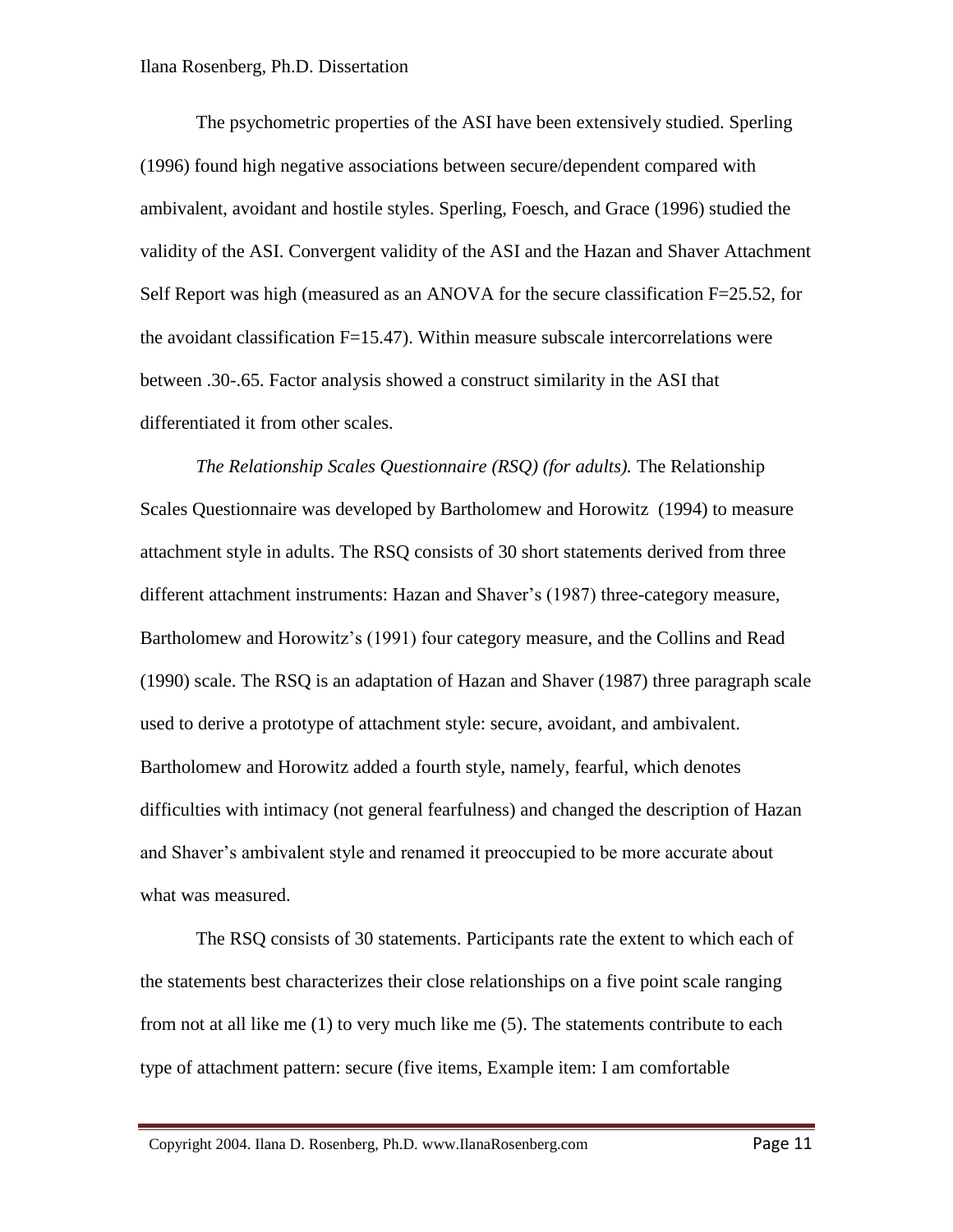depending on other people), preoccupied (four items, Example item: I worry that I will be hurt if I allow myself to become too close to others), fearful (four items, Example item: My desire to merge completely sometimes scares other people away), and dismissing (five items, Example item: I am comfortable without close emotional relationships).

The psychometric properties of the RSQ have been widely studied. Griffen and Bartholomew (1994) report studies confirming the validity of their models as measured by the RSQ. Convergent validity was demonstrated by significant positive correlations between the attachment dimensions and a semi-structured attachment interview (self model=.37; other model=.48). Predictive validity was demonstrated in the significant correlation between the RSQ and how participants rated themselves and how their friends rated them on attachment-based interviews. This association remained stable over an 8 month period  $(r = .72, .85)$ .

Scharfe and Bartholomew (1994) report studies confirming the reliability of the RSQ. Average Cronbach alpha coefficients range from .41 for the secure attachment style to .70 for the dismissing attachment style (Griffen & Bartholomew 1994). The current study found reliability to be high (Cronbach  $\infty = .67$ ). Test-retest reliability over an 8 month period was moderately stable (females  $r = .53$ , males  $r = .49$ ). Test-retest correlations for the attachment dimensions were similar whether compared at 2 weeks or up to 9 months.

(This scale is used in the exploratory results section.)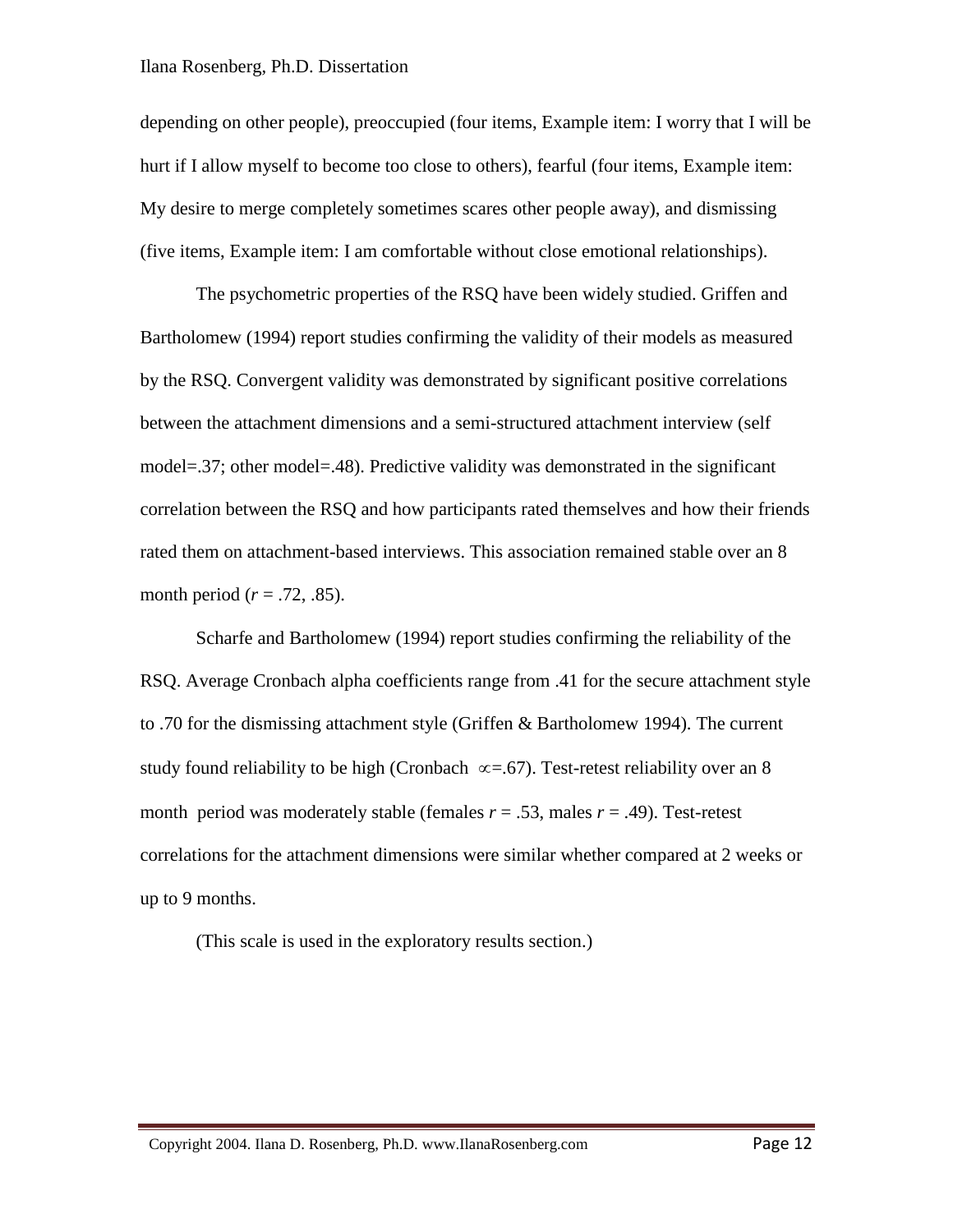## Anxiety Measure

*The State-Trait Anxiety Inventory (STAI) (for adults).* This scale was developed by Spielberger (1983) to provide reliable, brief self-report scales for assessing state and trait anxiety for research and clinical practice.

The STAI is a 40-item scale equally divided to assess state anxiety (e.g. I feel calm) and trait anxiety (e.g., I feel satisfied with myself). Each item is rated on a 4-point Likert scale, ranging from almost never (1) to almost always (4) in terms of the frequency with which the participant experiences anxiety. The theoretical range for trait and state anxiety is 20 to 80. A low score indicates feeling calm and serene and a high score indicates intensity of emotional feeling approaching terror and panic. There are no established cut off scores. The STAI was normed on college students by Spielberger (1983) (State Anxiety males M: 36.47, SD: 10.02, females M: 38.76, SD: 11.95 and for Trait Anxiety males M: 38.30, SD: 9.18, females M: 40.40, SD: 10.15).

The STAI has been widely used and its psychometric properties are robust. Spielberger (1983) reports that the STAI correlates with other widely used anxiety scales, the Taylor Manifest Anxiety Scale (*r*= .70 ) and Cattell & Scheier (1963) report that it correlates with the Anxiety Scale Questionnaire (*r*= .85). Construct validity is shown through studies that demonstrate that patients known to be suffering from anxiety disorders score much higher on the STAI than other types of patients (Spielberger 1983).

Internal consistency is high (State anxiety for males  $\infty = .91$ , females  $\infty = .93$  and Trait anxiety for males  $\infty$  = .90, females  $\infty$  = .91) (Spielberger, 1983). The current study found reliability to be high for trait anxiety and state anxiety (Cronbach  $\alpha = .93$  and .94).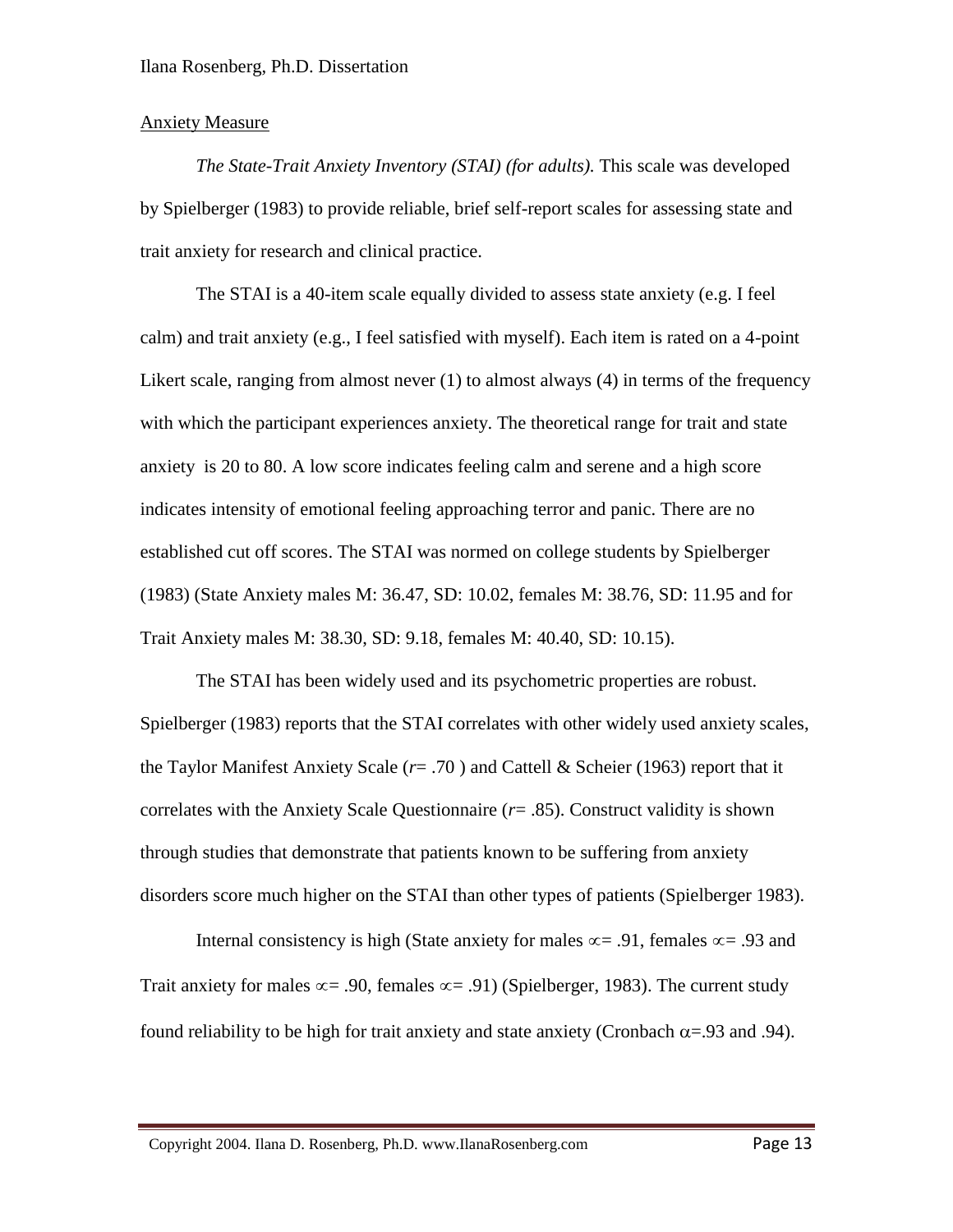#### *Additional Information (Background Characteristics and Fears)*

Background data were collected on participants. Participants were asked about socio-economic status, religion, race, marital status, and level of income. Another set of questions asked if the participant experiences themselves as fearful (as a child and adult), if the participant had ever experienced a violent trauma, if so when and what, if the participant has ever been in therapy and how helpful they found it, if the participant was ever separated from their primary caretaker, and if so for how long and at what age. A description of parents and relationships with parents was requested to determine if fearfulness or specific attachment styles are related to idealization of parents. Participants were asked to give four adjectives to describe each of their parents and their relationship with each parent. Further questions assessed effects of parental fears/anxiety on the participants. Finally, in addition to the fears assessed by the FSS and FSSC, other fear questions were included as a separate questionnaire devised by the researcher to assess fears not included on the FSS and FSSC. These questionnaires were labeled Additional Fear Questions for Childhood (AFQC) and Additional Fear Questions for Adulthood (AFQA).

#### *Procedures*

The study received approval from the Internal Review Board (IRB) at Adelphi University in March 2002. The IRB concluded that the current study met criterion for ethics set by the university.

Students in six psychology courses were recruited for this study. The questionnaire packets were given to two professors who explained the study to students in their three classes and the researcher explained the study to the remaining three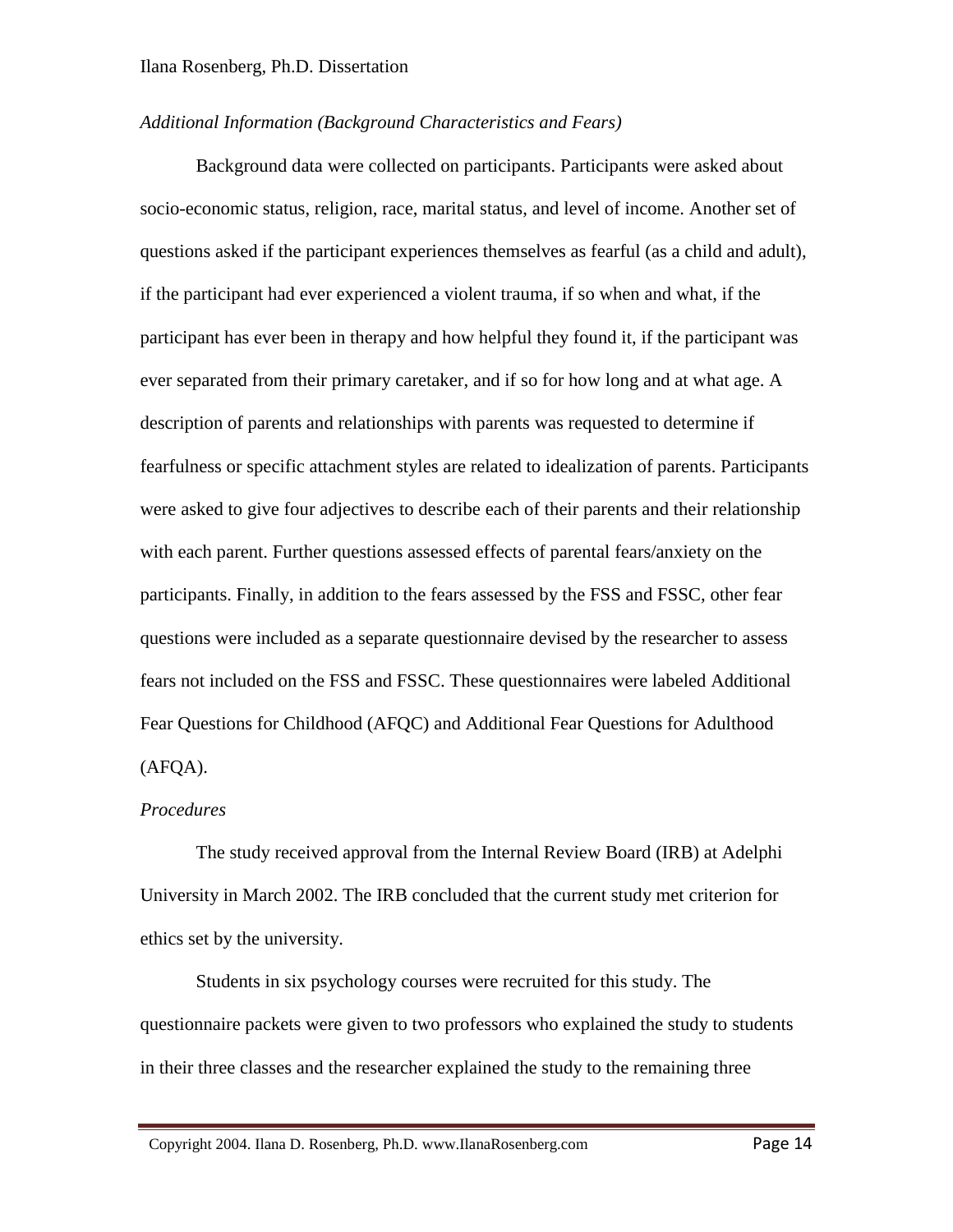classes. Students were told that the study dealt with childhood and adulthood fears and their relationships with their parents.

Each student received a packet of questionnaires organized in the following manner: a background questionnaire and additional information about fears, the Attachment Style Inventory (ASI) (completed separately for mother and for father), the Bartholomew Relationship Scales Questionnaire (RSQ), the Bartholomew Relationship Questionnaire (RQ), the Parental Bonding Inventory (PBI) (completed separately for mother and for father) the Fear Survey Schedule for Childhood (FSSC) with additional fear questions added on and scored separately, the Fear Survey Schedule (FSS) (for adulthood) with additional fear questions added on and scored separately, the State-Trait Anxiety Inventory (STAI) and questions asking about parental anxiety and brief descriptions of parents and relationships with parents. Questions were also asked to determine PTSD status.

Students were given the packet and asked to return the completed questionnaires to their professor within two weeks of receipt. Participants were given extra credit (about 5 points) by their professor upon return of the questionnaire. Professors returned the completed packet to the primary researcher.

As part of the packet, students were asked to sign an informed consent. The consent outlined the purpose of the study, the procedures undertaken to ensure the students' anonymity and safeguard confidentiality. Upon return of the packet, the informed consent along with all identifying information was removed. Students were also told that if they had any questions or needed psychological services, they could contact